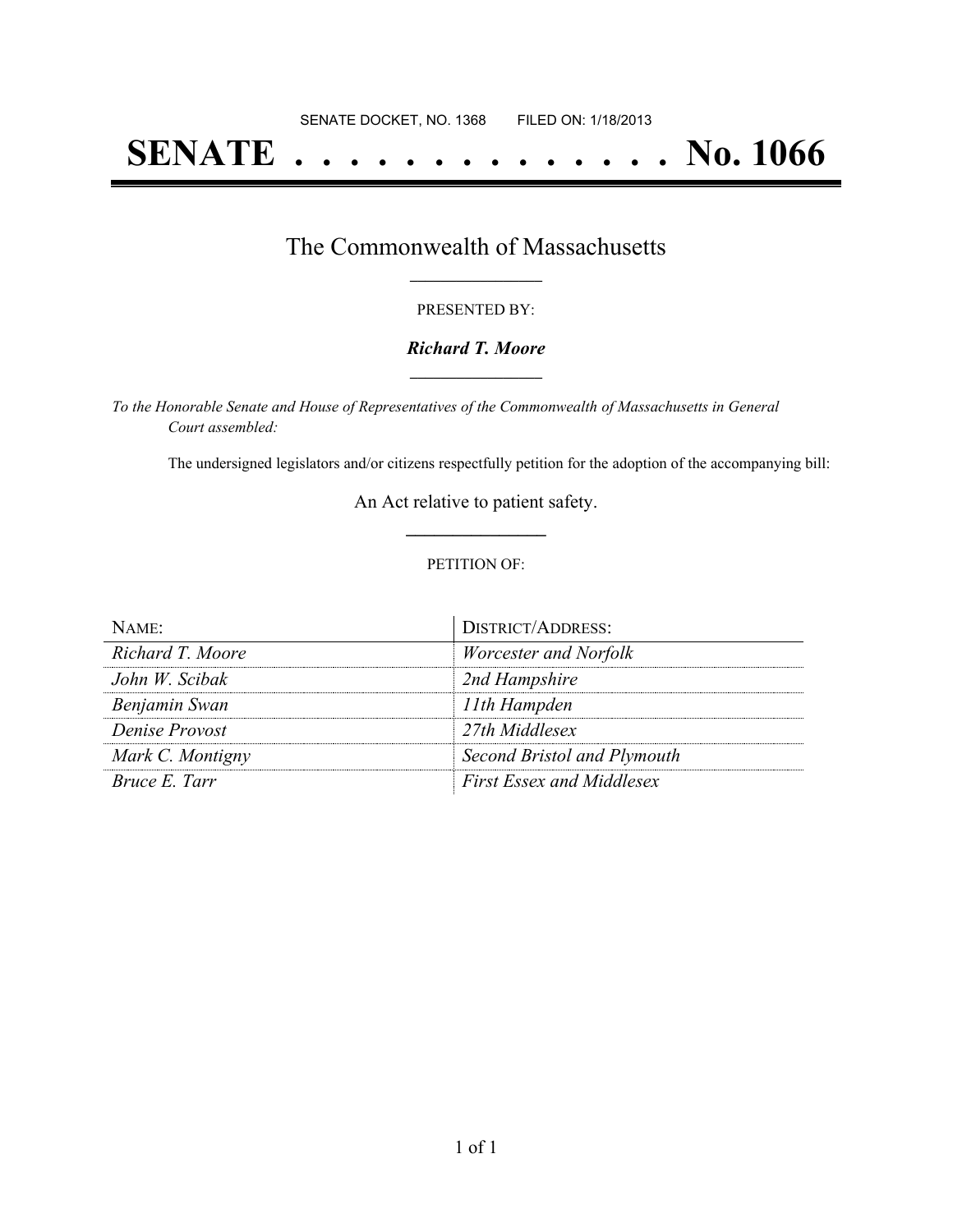#### SENATE DOCKET, NO. 1368 FILED ON: 1/18/2013

## **SENATE . . . . . . . . . . . . . . No. 1066**

By Mr. Richard T. Moore, a petition (accompanied by bill, Senate, No. 1066) of Richard T. Moore, John W. Scibak, Benjamin Swan, Denise Provost and other members of the General Court for legislation relative to patient safety. Public Health.

### [SIMILAR MATTER FILED IN PREVIOUS SESSION SEE SENATE, NO. *1141* OF 2011-2012.]

## The Commonwealth of Massachusetts

**\_\_\_\_\_\_\_\_\_\_\_\_\_\_\_ In the Year Two Thousand Thirteen \_\_\_\_\_\_\_\_\_\_\_\_\_\_\_**

An Act relative to patient safety.

Be it enacted by the Senate and House of Representatives in General Court assembled, and by the authority *of the same, as follows:*

1 SECTION 1. Section 51 of Chapter 111 of the General Laws, as appearing in the 2010 2 Official Edition, is hereby amended by inserting at the end thereof the following:

 Each hospital in the Commonwealth that operates an emergency room shall annually file with the department, within 30 days of the start of the hospital fiscal year, a written operating plan designed to eliminate emergency room overcrowding and diversions. The plan shall include the following:

 (1) A comprehensive assessment of emergency room wait times for the prior fiscal year, including the average wait time and the number of complaints submitted to the hospital regarding wait times in the emergency room, and a review of steps taken to reduce the wait time. The assessment shall also include the number of hours the emergency room was on diversion status, broken down by day of the week, and the actual number of emergency diversions for the prior fiscal year;

13 (2) A summary of the specific measures that the hospital will take in the current fiscal 14 year to eliminate overcrowding in the emergency room, such as adjusting elective surgery 15 schedules to reduce variability;